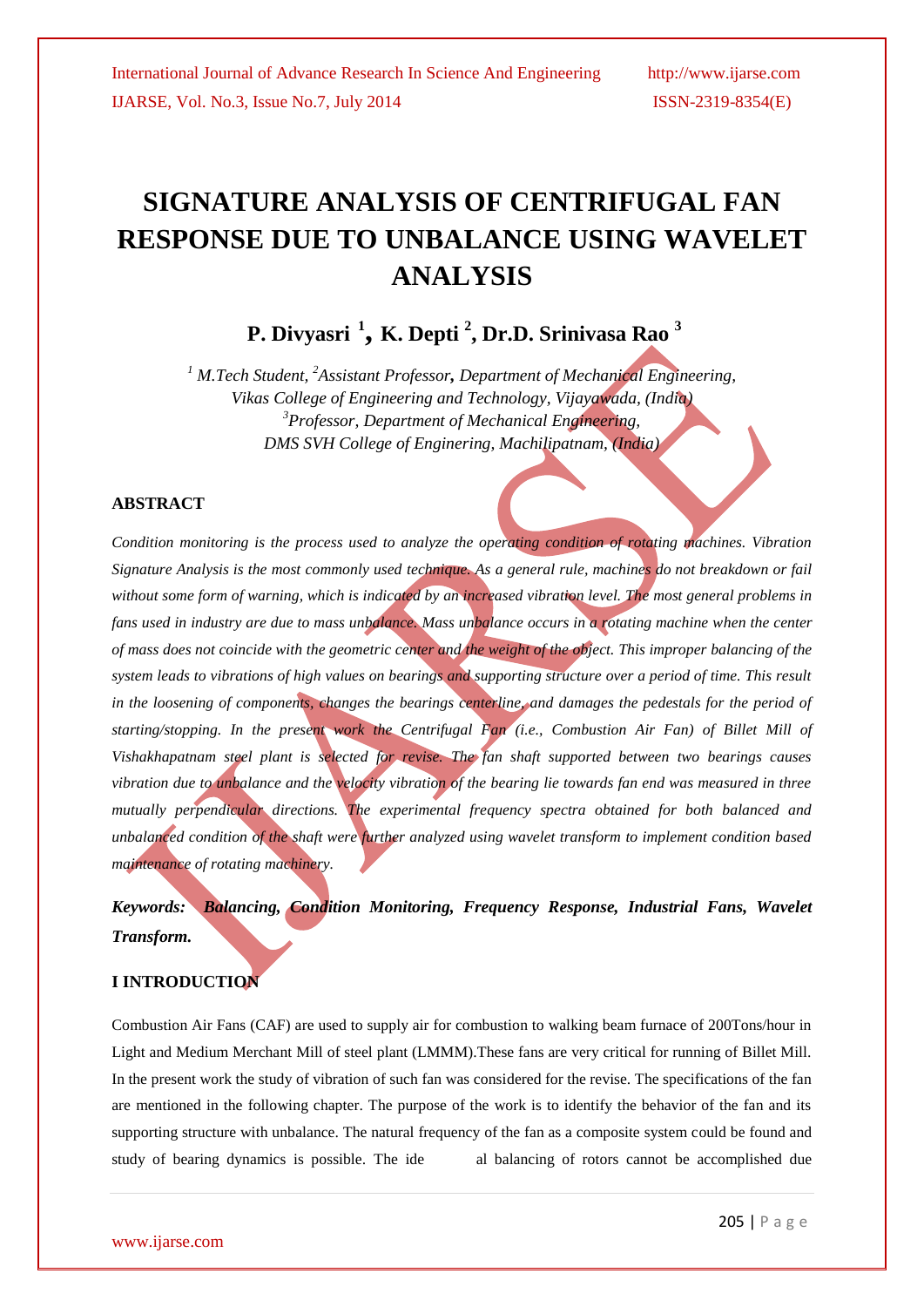manufacturing faults such as increase or decrease of material during operation, non-homogeneous density of material, manufacturing tolerances and porosity in casting [1].The centrifugal force generated due to this unbalance mass must be reacted against bearings and supporting structures. The force caused by the unbalance part is synchronous as it rotates with sane speed [2]. Analytical closed form expressions have been proposed by Rao [3] for major and minor axes of the unbalance response orbit for single rotor bearing system. Study of progressive machine malfunctions can be done using vibration signatures which also form the baseline for further comparative monitoring to identify mechanical defects [4].The present work by following the balancing of unbalanced masses of rotating fan shaft was carried out from the signature analysis obtained in three mutually perpendicular directions. The vibration spectrums were then subjected to Continuous Wavelet Transform (CWT) with "sym 2" wavelet using MATLAB [6] program.

#### **II EXPERIMENTAL SETUP AND PROCEDURE**

The LMMM of VSP steel plant has 3 Combustion Air Fans (CAFs) out of which two are in running condition and one standby purpose. These fans supply air for combustion to the walking beam furnace of 200Tons/Hr. Among them the fan number 2 was considered for conduction experiment after fan is assembled with new bearing and installed after removing running fan for maintenance. It consists of a motor of 560 Kw with rated speed of 1485 RPM. The mass of the impeller was 560 kg and the capacity of fan is 1, 00,000 M $\frac{3}{4}$ r under ambient temperature. The motor, fan bearings and the impeller of fan are supported by steel structure on isolators. It was observed that the fan started with abnormal vibrations exceeding the limits. IEPE Accelerometer having sensitivity mv/g (0.1 to 10,000) is connected to the vb8 instrument installed with Ascent software. The accelerometer was mounted on the top of the Plummer block casing. The vibration Spectrum in vertical direction was collected by allowing the fan to operate. The data was collected in vb8 data collector. The vibration spectrums were also collected in horizontal and axial directions.



#### **Figure1. Layout of Combustion Air Fan**

www.ijarse.com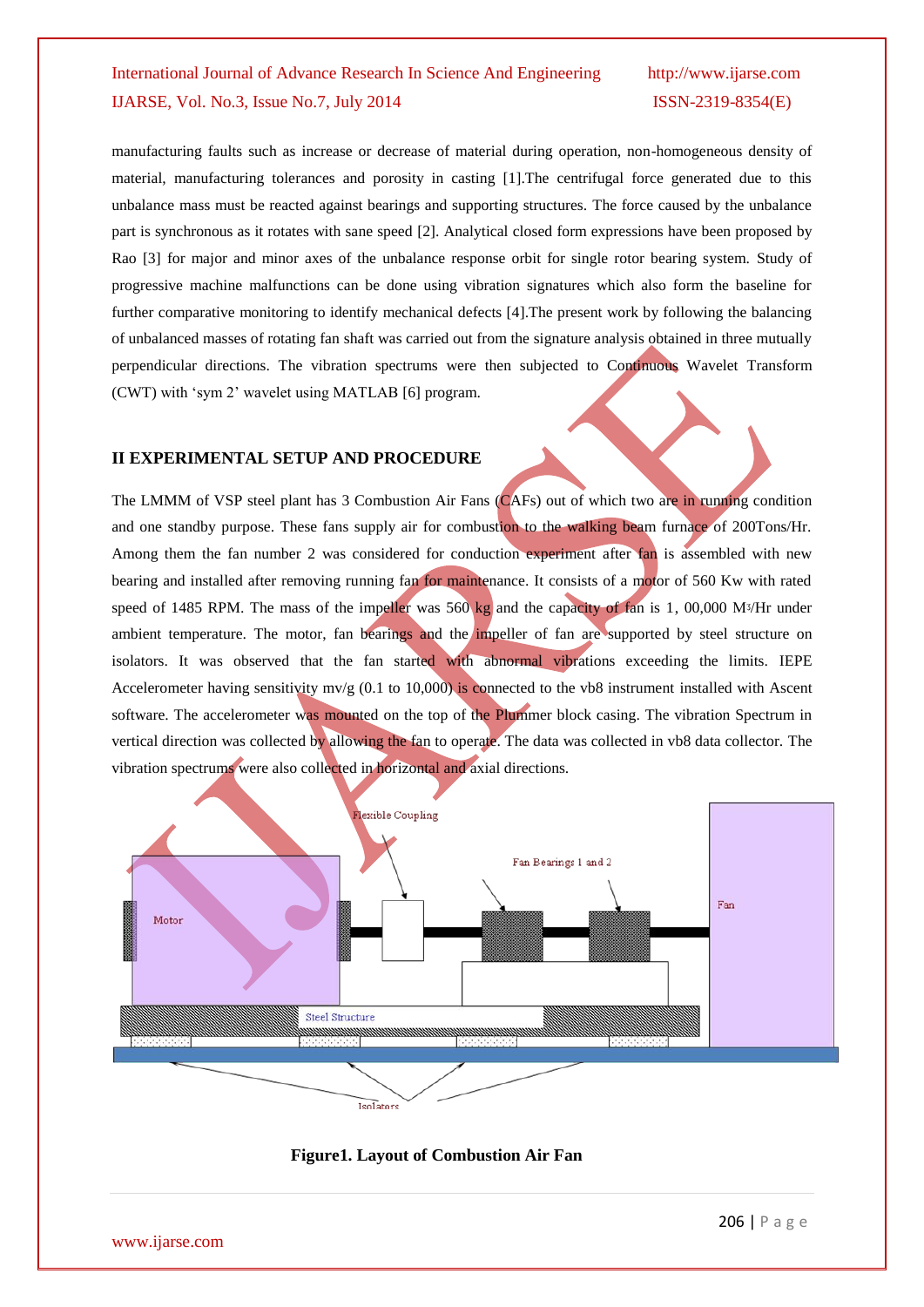The analysis found unbalance of the impeller. In- situ balancing was carried out with the provision available with vb8 instrument by removing 816 gms weight from the impeller which was happened to be earlier balancing weight. Final balancing was done later. The frequency spectra were once again collected in balanced condition. Wavelet analysis was carried out on these spectra using CWT with 'sym 2' wavelet.

#### **III WAVELET TRANSFORM**

Signal Analysis of Vibration Data – Key for Fault Detection & Monitoring. Signals with sharp sudden changes could be better analyzed with an irregular and asymmetric wavelet than with a smooth sinusoid. Wavelets have limited duration that has an average value of zero. Wavelets are functions that satisfy certain mathematical requirements and are used in representing data or other functions. This idea is not new. Approximation using superposition of functions has existed since the early 1800's, when Joseph Fourier discovered that he could superpose sines and cosines to represent other functions. However, in wavelet analysis, the scale that we use to look at data plays a special role. Wavelet algorithms process data at different scales or resolutions. If we look at a signal with a large "window, we would notice gross features. Similarly, if we look at a signal with a small "window," we would notice small features. The result in wavelet analysis is to see both the forest and the trees, so to speak.

This makes wavelets interesting and useful. For many decades, scientists have wanted more appropriate functions than the sines and cosines which comprise the bases of Fourier analysis, to approximate choppy signals. By their definition, these functions are non-local (and stretch out to infinity). They therefore do a very poor job in approximating sharp spikes. But with wavelet analysis, we can use approximating functions that are contained neatly in finite domains. Wavelets are well-suited for approximating data with sharp discontinuities.

The wavelet analysis procedure is to adopt a wavelet prototype function, called an analyzing wavelet or mother wavelet. Temporal analysis is performed with a contracted, high-frequency version of the prototype wavelet, while frequency analysis is performed with a dilated, low-frequency version of the same wavelet. Because the original signal or function can be represented in terms of a wavelet expansion (using coefficients in a linear combination of the wavelet functions), data operations can be performed using just the corresponding wavelet coefficients. And if you further choose the best wavelets adapted to your data, or truncate the coefficients below a threshold, your data is sparsely represented. This sparse coding makes wavelets an excellent tool in the field of data compression.



#### **Figure2. Representation of wavelet transform**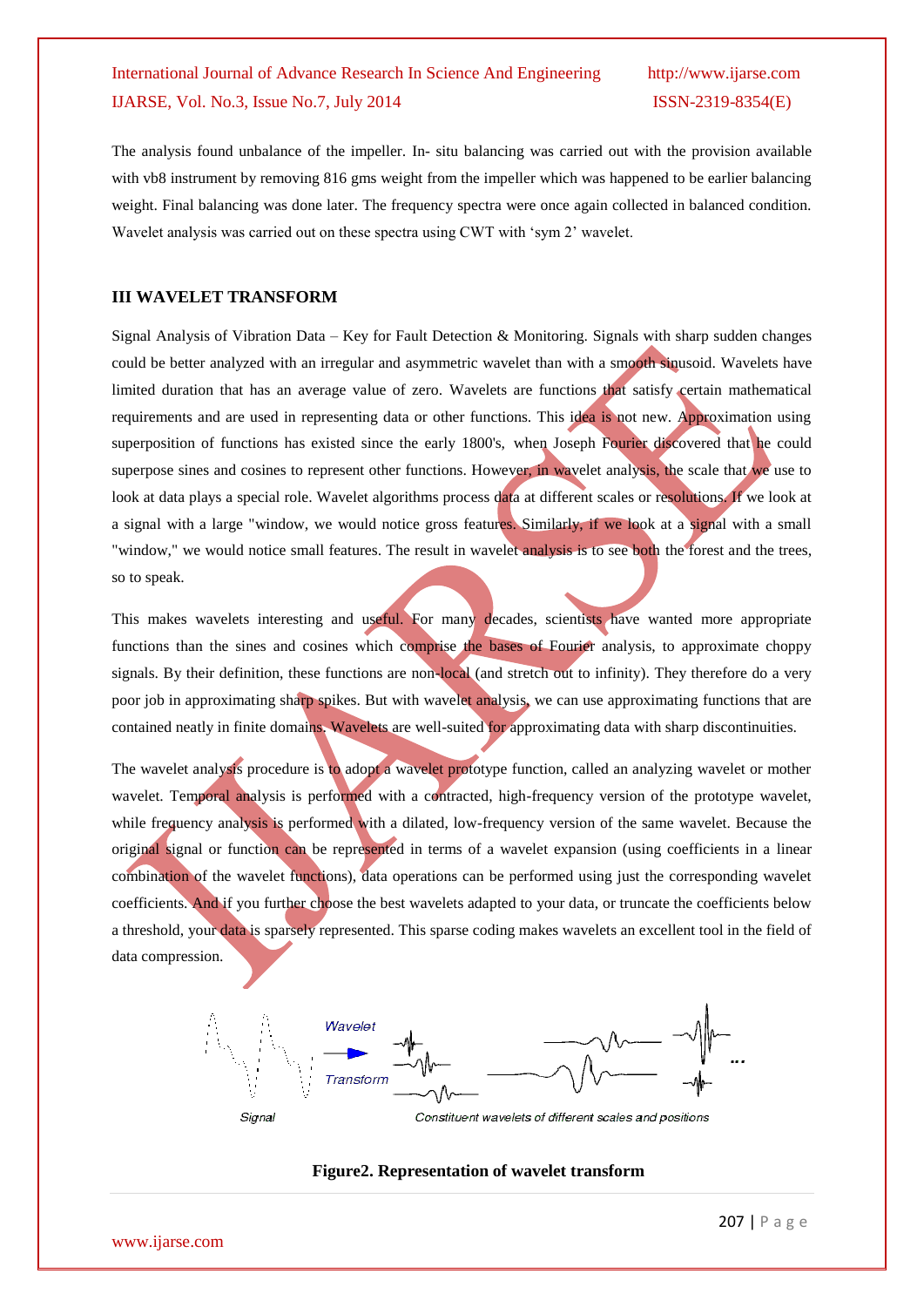Signal broken into a series of local basis functions called wavelets, which are scaled and shifted versions of the original (or Mother) wave let. Wavelet transforms are most broadly classified into the [discrete](http://computervision.wikia.com/index.php?title=Discrete_wavelet_transform&action=edit&redlink=1)  [wavelet transform](http://computervision.wikia.com/index.php?title=Discrete_wavelet_transform&action=edit&redlink=1) (DWT) and the continuous [wavelet transform](http://computervision.wikia.com/index.php?title=Continuous_wavelet_transform&action=edit&redlink=1) (CWT). The DWT is used for [signal coding](http://computervision.wikia.com/index.php?title=Signal_coding&action=edit&redlink=1) whereas the CWT is used for [signal analysis.](http://computervision.wikia.com/index.php?title=Signal_analysis&action=edit&redlink=1) Consequently, the DWT is commonly used in engineering and computer science and the CWT is most often used in scientific research. In this project work continuous wavelet transform (CWT) is used [7].



**Figure3. Example of Continuous Wavelet Transform**

#### **3.1 Functions of Wavelet Transform**

1. Convert a signal into a series of wavelets.

2. P

rovide a way for analyzing waveforms, bounded in both frequency and duration.

- 3. Allow signals to be stored more efficiently than by Fourier transform.
- 4. Be able to better approximate real-world signals.
- 5. Well-suited for approximating data with sharp discontinuities.

### **IV RESULTS AND DISCUSSIONS**

The vibration signature of CAF bearing showed high velocity amplitudes in all directions during unbalanced condition. These vibration signatures are shown from "Fig. 4" to "Fig. 6". These signatures are subjected to CWT using "sym 2" wavelet using MATLAB. The wavelet coefficients obtained for different scales for axial direction is shown in "Fig.10". Subsequently the wavelet coefficients for vertical and horizontal vibration signatures were also obtained which are not shown here. It was observed the resonant frequency of CAF as whole in vertical direction is 586 CPM, in horizontal direction it is 672 CPM and in axial direction 764 CPM. Removal of weight 816 gms from the impeller lead to balancing, and these vibration signatures are shown in "Fig.7" to "Fig.9". These signatures are then subjected to CWT. The drastic reduction of wavelet coefficients were observed during the shaft rotation. These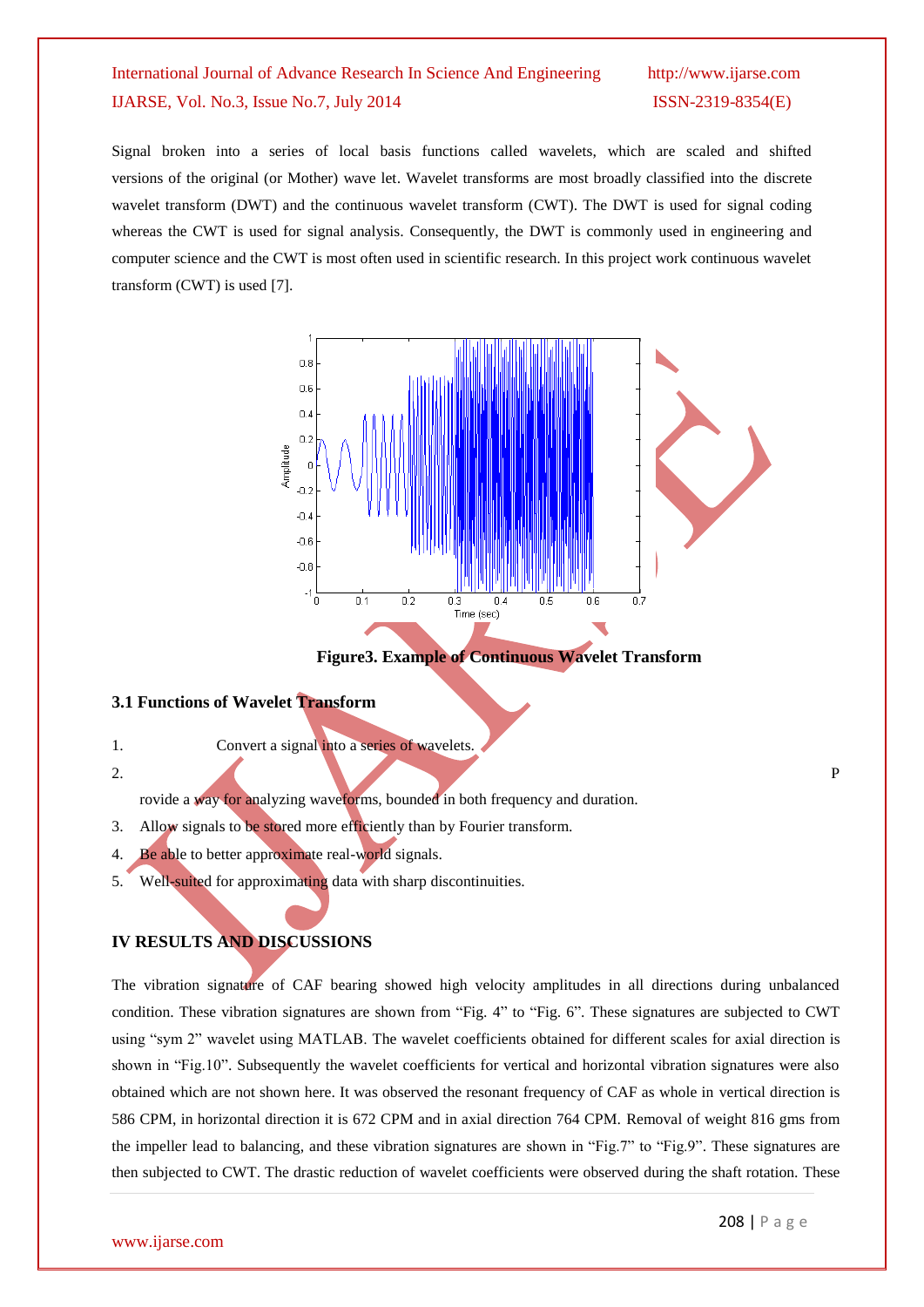are shown in "Fig.12" to "Fig.14". In these figures the wavelet coefficients of vibration signatures are drawn at a particular scale 24. The wavelet coefficient of vibration signature of CAF in balanced condition for different scales is shown in "Fig.11". It is observed that the high values of wavelet coefficients obtained during unbalance which are indications of high velocity amplitudes during rotation of the shaft near the natural frequency of the system. These values are 3.799 in horizontal, 4.1419 in vertical and 4.456 in axial directions due to unbalance. These wallet coefficients reduced to very low values after the completion of process of balancing of the shaft. The above mentioned surveillance can be seen in "Fig.12" to "Fig.14" in respective directions.



CAF-2-PB-2-Horizontal-VelSpec/Wfm 60000 CPM "FANS"

Figure 4. Velocity Spectrum in Horizontal Direction of CAF Bearing in Unbalanced Condition



CAF - 2 - PB - 2 - Vertical - Vel Spec/Wfm 60000 CPM "FANS"

Figure 5 Velocity Spectrum in Vertical Direction of CAF Bearing in Unbalanced Condition

www.ijarse.com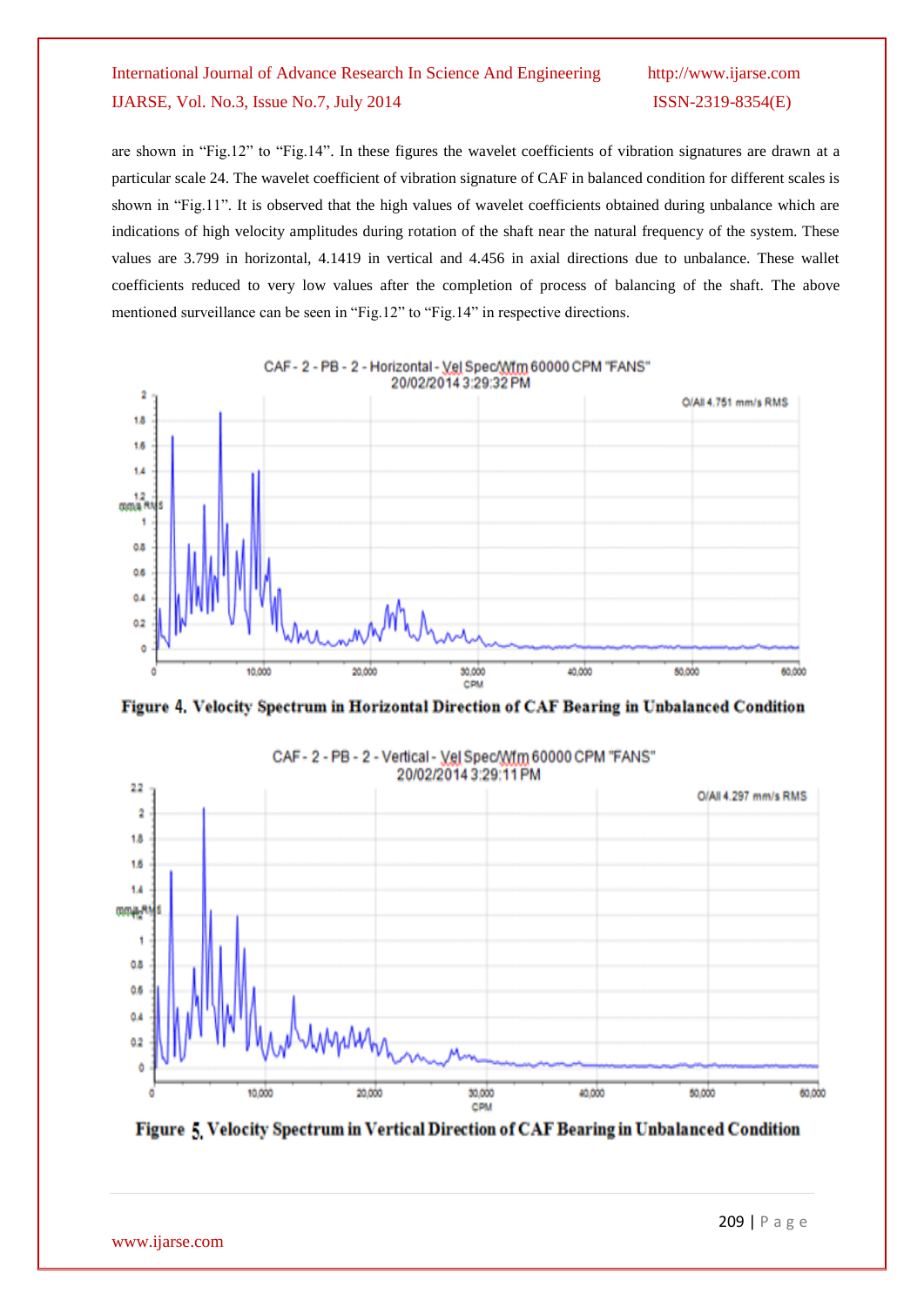



CAF - 2 - PB - 2 - Horizontal - Vel Spec/Wfm 60000 CPM "FANS"





Figure 6. Velocity Spectrum in Axial Direction of CAF Bearing in Unbalanced Condition



CAF-2-PB-2-Vertical-VelSpec/Wfm 60000 CPM "FANS"

Figure 8. Velocity Spectrum in Vertical Direction of CAF Bearing in Balanced Condition

www.ijarse.com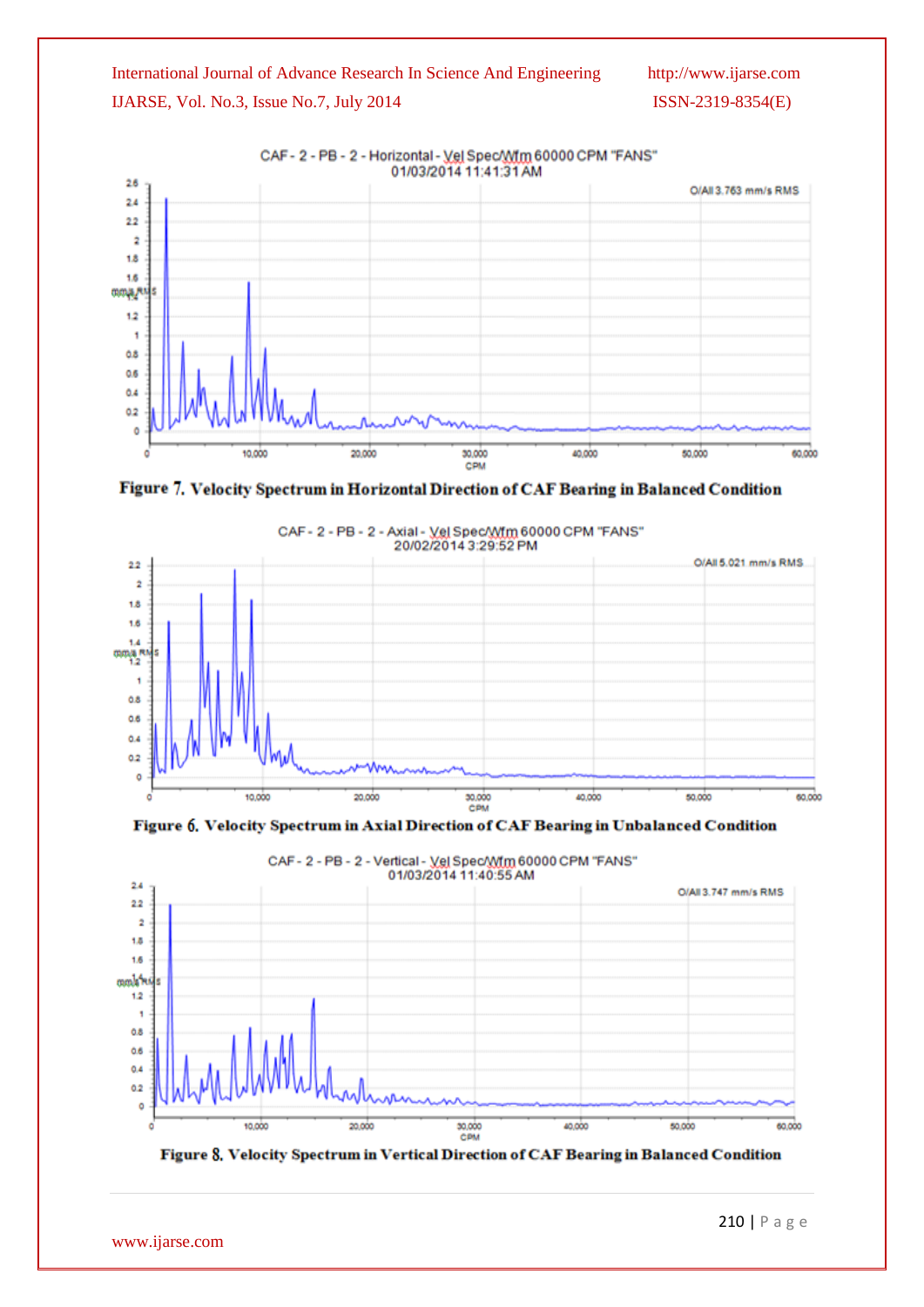





**Figure10. Wavelet Coefficients of CAF vibration spectrum in Axial direction for Unbalanced Condition**





www.ijarse.com

211 | P a g e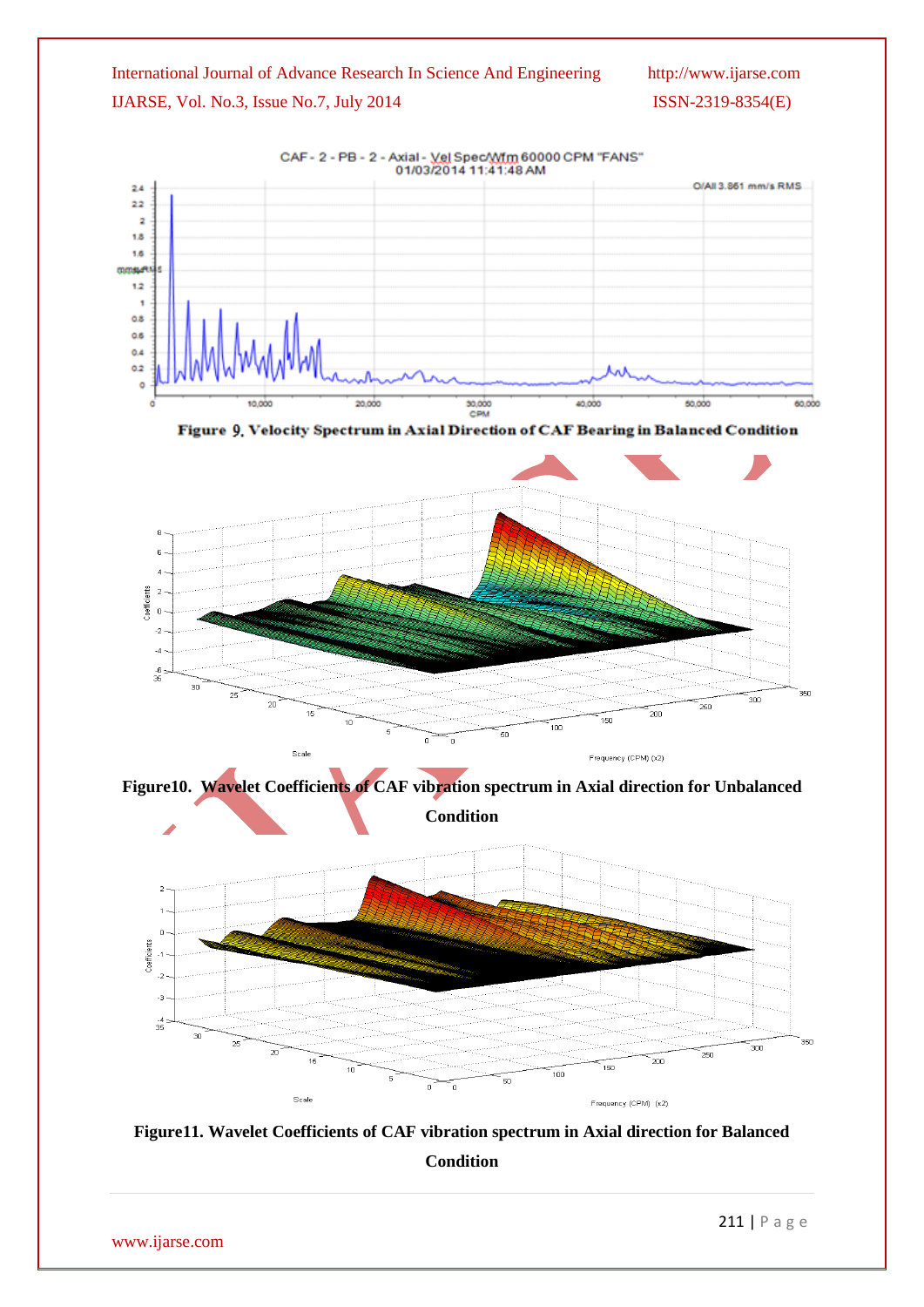

www.ijarse.com

212 | P a g e